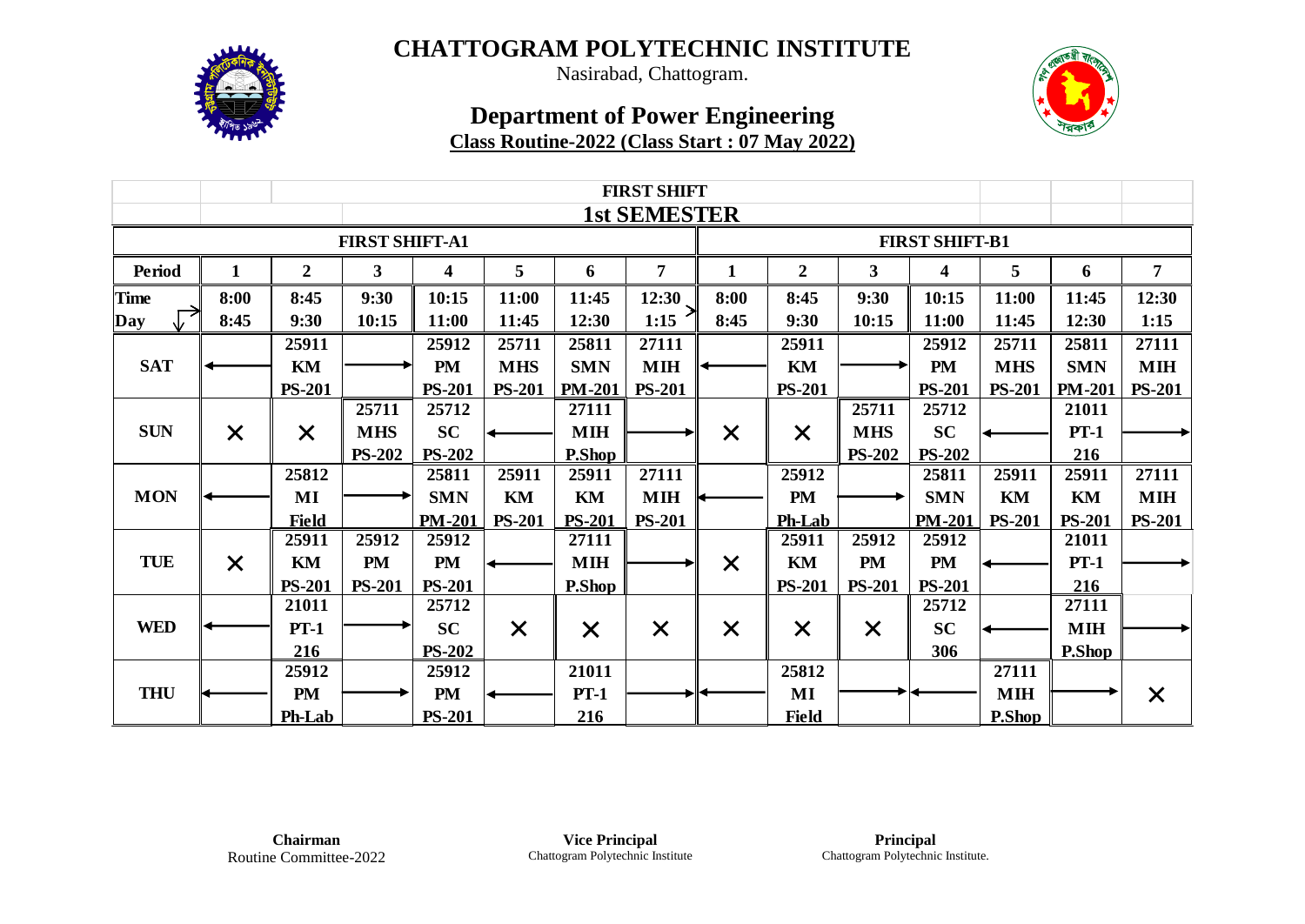

Nasirabad, Chattogram.

## **Department of Power Engineering Class Routine-2022 (Class Start : 07 May 2022)**

|                       | <b>FIRST SHIFT</b>        |                  |               |               |               |               |                |              |                       |               |               |               |               |                |  |  |
|-----------------------|---------------------------|------------------|---------------|---------------|---------------|---------------|----------------|--------------|-----------------------|---------------|---------------|---------------|---------------|----------------|--|--|
|                       |                           |                  |               |               |               |               | 3rd SEMESTER   |              |                       |               |               |               |               |                |  |  |
| <b>FIRST SHIFT-A1</b> |                           |                  |               |               |               |               |                |              | <b>FIRST SHIFT-B1</b> |               |               |               |               |                |  |  |
| Period                | $\mathbf{1}$              | $\boldsymbol{2}$ | $\mathbf{3}$  | 4             | 5             | 6             | $\overline{7}$ | $\mathbf{1}$ | $\boldsymbol{2}$      | $\mathbf{3}$  | 4             | 5             | 6             | $\overline{7}$ |  |  |
| <b>Time</b>           | 8:00                      | 8:45             | 9:30          | 10:15         | 11:00         | 11:45         | 12:30          | 8:00         | 8:45                  | 9:30          | 10:15         | 11:00         | 11:45         | 12:30          |  |  |
| Day                   | 8:45                      | 9:30             | 10:15         | 11:00         | 11:45         | 12:30         | 1:15           | 8:45         | 9:30                  | 10:15         | 11:00         | 11:45         | 12:30         | 1:15           |  |  |
|                       |                           | 65811            | 65913         | 65931         |               | 67033         |                |              | 65913                 | 65913         | 65931         |               | 66611         |                |  |  |
| <b>SAT</b>            | $\boldsymbol{\mathsf{X}}$ | <b>SMN</b>       | MU            | KM            |               | <b>SCD</b>    |                | $\times$     | MU                    | MU            | KM            |               | $CM-2$        |                |  |  |
|                       |                           | <b>PS-101</b>    | <b>PS-101</b> | <b>PS-101</b> |               | <b>M</b> Shop |                |              | <b>PS-101</b>         | <b>PS-101</b> | <b>PS-101</b> |               | C. Cam        |                |  |  |
|                       |                           | 66611            |               | 66822         | 65931         | 65931         |                |              | 67131                 |               | 67033         | 65931         | 65931         |                |  |  |
| <b>SUN</b>            |                           | $CM-2$           |               | <b>RD</b>     | KM            | KM            | $\times$       |              | <b>AKC</b>            |               | <b>SCD</b>    | KM            | KM            | $\times$       |  |  |
|                       |                           | Lab-5            |               | <b>PS-101</b> | <b>PS-101</b> | <b>PS-101</b> |                |              | 305                   |               | 305           | <b>PS-101</b> | <b>PS-101</b> |                |  |  |
|                       |                           | 65931            |               | 65913         |               | 66611         |                |              | 65931                 |               | 65811         |               | 66822         |                |  |  |
| <b>MON</b>            |                           | KM               |               | MU            |               | $CM-2$        |                |              | KM                    |               | <b>SMN</b>    |               | RD            |                |  |  |
|                       |                           | <b>PS-202</b>    |               | <b>PS-202</b> |               | C. Cam        |                |              | <b>PS-202</b>         |               | <b>PS-202</b> |               | <b>DEL</b>    |                |  |  |
|                       |                           | 65913            |               | 67131         | 66822         |               |                |              | 67131                 | 67131         | 66822         |               | 67033         |                |  |  |
| <b>TUE</b>            |                           | MU               |               | <b>AKC</b>    | <b>RD</b>     | $\sf X$       | $\times$       | $\times$     | <b>AKC</b>            | <b>AKC</b>    | RD            |               | <b>SCD</b>    |                |  |  |
|                       |                           | Ch Lab           |               | 305           | 305           |               |                |              | 304                   | 304           | 304           |               | <b>M</b> Shop |                |  |  |
|                       |                           | 67131            | 67131         | 67033         |               | 66822         |                |              | 65913                 |               | 67131         |               |               |                |  |  |
| <b>WED</b>            | $\times$                  | <b>AKC</b>       | <b>AKC</b>    | <b>SCD</b>    |               | RD            |                |              | MU                    |               | <b>AKC</b>    | $\times$      | $\times$      | $\times$       |  |  |
|                       |                           | 305              | 305           | 305           |               | <b>BEL</b>    |                |              | <b>Che Lab</b>        |               | 304           |               |               |                |  |  |
|                       |                           | 67131            |               | 65811         | 65811         | 65913         |                |              | 66611                 |               | 65811         | 65811         | 65913         | 66822          |  |  |
| <b>THU</b>            |                           | <b>AKC</b>       |               | <b>SMN</b>    | <b>SMN</b>    | MU            | $\times$       |              | $CM-2$                |               | <b>SMN</b>    | <b>SMN</b>    | MU            | <b>RD</b>      |  |  |
|                       |                           | <b>PS-202</b>    |               | <b>PS-202</b> | <b>PS-202</b> | <b>PS-202</b> |                |              | C. Cam                |               | <b>PS-202</b> | <b>PS-202</b> | <b>PS-202</b> | <b>PS-202</b>  |  |  |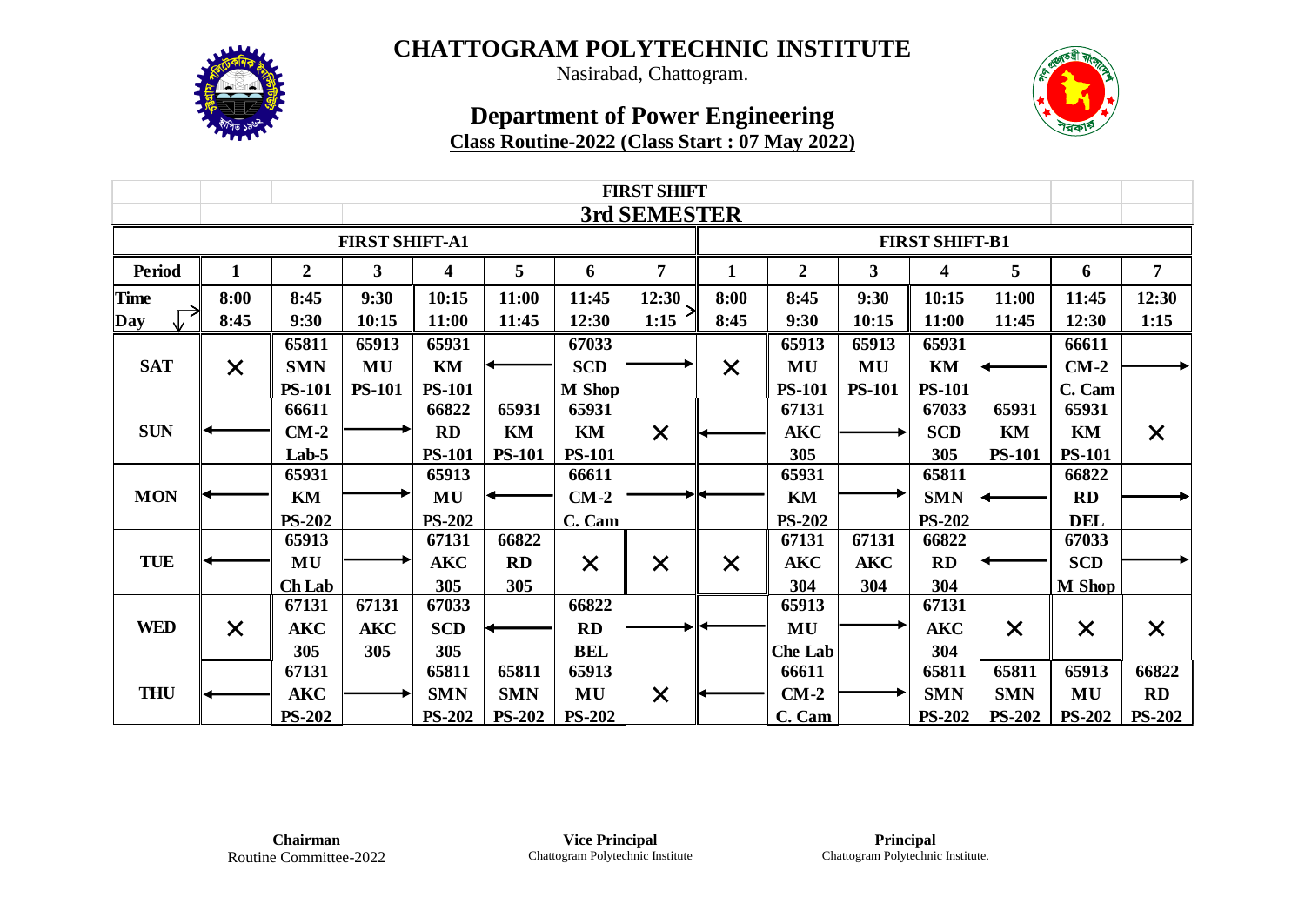

Nasirabad, Chattogram.

## **Department of Power Engineering Class Routine-2022 (Class Start : 07 May 2022)**

|                       | <b>FIRST SHIFT</b> |                  |               |                         |               |               |                     |              |                        |               |               |                        |               |                |  |  |
|-----------------------|--------------------|------------------|---------------|-------------------------|---------------|---------------|---------------------|--------------|------------------------|---------------|---------------|------------------------|---------------|----------------|--|--|
|                       |                    |                  |               |                         |               |               | <b>5th SEMESTER</b> |              |                        |               |               |                        |               |                |  |  |
| <b>FIRST SHIFT-A1</b> |                    |                  |               |                         |               |               |                     |              | <b>FIRST SHIFT-B1</b>  |               |               |                        |               |                |  |  |
| <b>Period</b>         | 1                  | $\boldsymbol{2}$ | $\mathbf{3}$  | $\overline{\mathbf{4}}$ | 5             | 6             | $\overline{7}$      | $\mathbf{1}$ | $\boldsymbol{2}$       | $\mathbf{3}$  | 4             | 5                      | 6             | $\overline{7}$ |  |  |
| <b>Time</b>           | 8:00               | 8:45             | 9:30          | 10:15                   | 11:00         | 11:45         | 12:30               | 8:00         | 8:45                   | 9:30          | 10:15         | 11:00                  | 11:45         | 12:30          |  |  |
| Day                   | 8:45               | 9:30             | 10:15         | 11:00                   | 11:45         | 12:30         | 1:15                | 8:45         | 9:30                   | 10:15         | 11:00         | 11:45                  | 12:30         | 1:15           |  |  |
|                       |                    | 67153            |               | 67151                   |               | 67152         |                     |              | 67151                  | 67151         |               | 67153                  |               |                |  |  |
| <b>SAT</b>            |                    | PT3              |               | MU                      |               | $PT-4$        |                     | $\times$     | MU                     | MU            |               | $PT-3$                 |               | $\times$       |  |  |
|                       |                    | P. Shop          |               | 305                     |               | <b>PS-101</b> |                     |              | 304                    | 304           |               | P. Shop                |               |                |  |  |
|                       |                    |                  | 67153         |                         | 65851         | 67152         | 66271               |              | 66271                  |               | 69054         | 65851                  | 67153         |                |  |  |
| <b>SUN</b>            | $\times$           |                  | $PT-3$        |                         | <b>PKB</b>    | $PT-4$        | $PT-2$              |              | $PT-2$                 |               | <b>SA</b>     | <b>PKB</b>             | $PT-3$        | $\times$       |  |  |
|                       |                    |                  | P. Shop       |                         | <b>PS-201</b> | <b>PS-202</b> | <b>PS-202</b>       |              | <b>PS-201</b>          |               | <b>PS-201</b> | <b>PS-201</b>          | <b>PS-201</b> |                |  |  |
|                       |                    | 65851            |               | 67151                   | 67151         | 67152         |                     |              | 65851                  |               | 67152         | 67153                  | 66271         |                |  |  |
| <b>MON</b>            |                    | <b>PKB</b>       |               | MU                      | MU            | $PT-4$        | $\times$            |              | <b>PKB</b>             |               | <b>PT-3</b>   | <b>PT-3</b>            | $PT-2$        | $\times$       |  |  |
|                       |                    | <b>PS-201</b>    |               | 305                     | 305           | 305           |                     |              | <b>PS-201</b>          |               | 304           | <b>PS-304</b>          | 304           |                |  |  |
|                       |                    | 67151            |               | 66271                   | 65851         | 69054         |                     |              | 66271<br>$PT-2$        |               | 69054         | 65851                  | 67152         |                |  |  |
| <b>TUE</b>            |                    | MU               |               | $PT-2$                  | <b>PKB</b>    | <b>SA</b>     | $\times$            |              |                        |               | <b>SA</b>     | <b>PKB</b>             | $PT-3$        |                |  |  |
|                       |                    | <b>RA Lab</b>    |               | <b>PS-202</b>           | <b>PS-202</b> | <b>PS-202</b> |                     |              | <b>PS-101</b><br>67153 |               | <b>PS-101</b> | <b>PS-202</b><br>66271 | <b>PS-301</b> |                |  |  |
|                       |                    |                  | 66271         |                         | 69054         | 67153         |                     |              | $PT-3$                 |               | 67151         | $PT-2$                 |               |                |  |  |
| <b>WED</b>            | $\times$           |                  | $PT-2$        |                         | <b>SA</b>     | PT3           | $\times$            |              |                        |               | MU            |                        |               | $\times$       |  |  |
|                       |                    |                  | <b>RA Lab</b> |                         | 305           | 305           |                     |              | P. Shop                |               | 303           | 303                    | 67152         |                |  |  |
|                       |                    | 66271            |               | 67153                   |               |               |                     |              |                        | 67151         |               |                        | <b>PT-3</b>   |                |  |  |
| <b>THU</b>            |                    | $PT-2$           |               | PT3                     | $\times$      | $\times$      | $\times$            | $\times$     |                        | MU            |               |                        | <b>RA Lab</b> |                |  |  |
|                       |                    | P. Shop          |               | 305                     |               |               |                     |              |                        | <b>RA Lab</b> |               |                        |               |                |  |  |